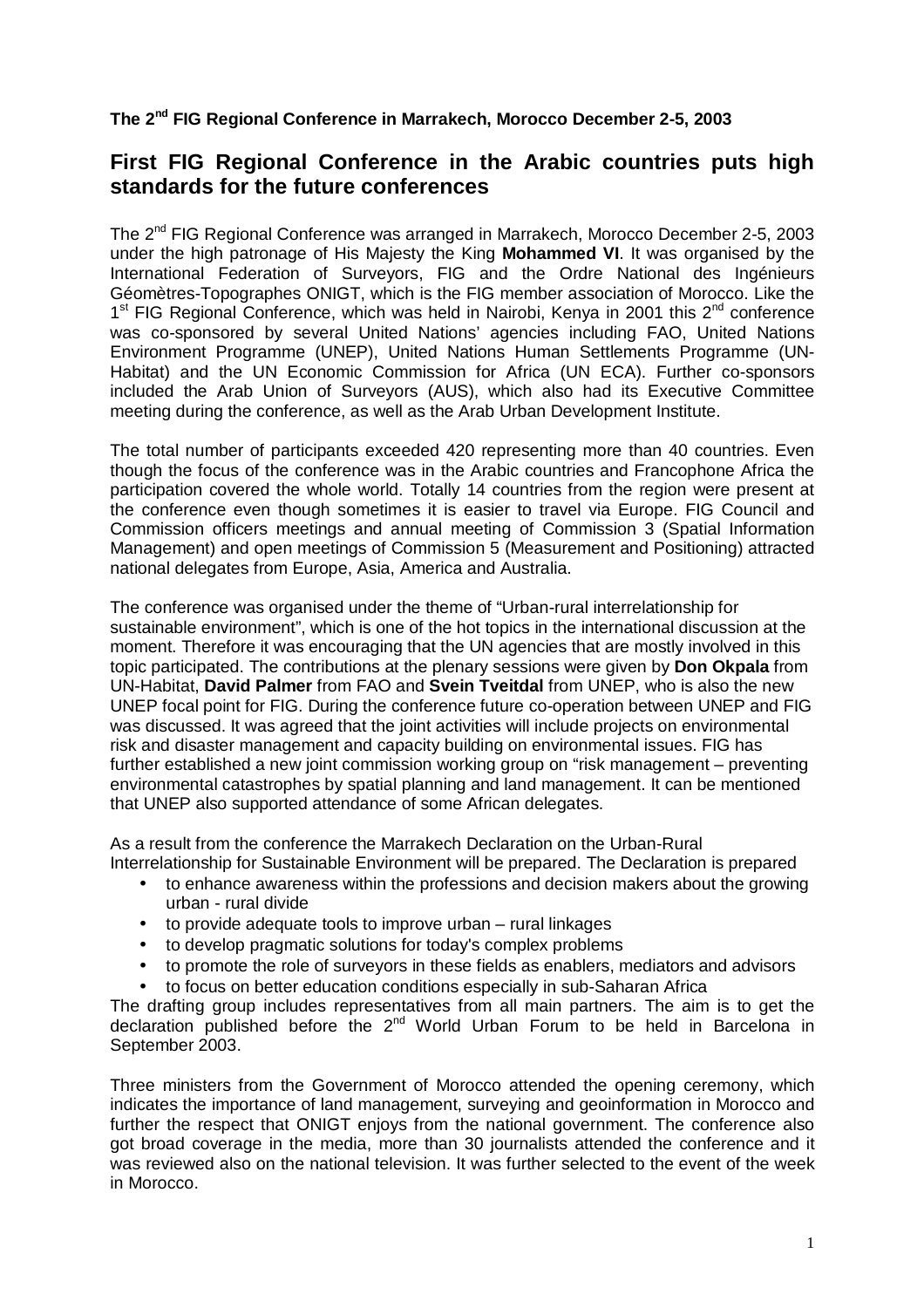The sub-themes of the conference included: urban-rural relationship in land management; spatial planning in promoting good urban and rural environment; cadastre and land management in Arab countries and in Western Africa; security of tenure and access to land; geographic information for environment; geographic information – organisations challenges; risk management; coastal management; e-governance in surveying services; professional organizations and capacity building; education and curricula for surveyors; regional horizontal and vertical reference frame; positioning and measurement technologies and practices; engineering surveys for construction works and industry; and housing financing.

During the conference a special round table was organized on the surveying and geomatics education in Africa. Chaired by Prof. **Holger Magel**, President of FIG and with introduction and background paper from Prof. **Heinz Rüther** from South Africa this round table attracted almost 40 participants from Africa, Arab states and overseas. Contributions to the discussion included remarks from Prof. **Charles Merry**, representative of the International Association of Geodesy and Mr. **Robert Wayumba**, a student from University of Nairobi, in addition to national reports and comments. It was agreed to prepare a specific declaration on the education issues to international organizations and national governments in Africa.

In addition to the opening ceremony and three plenary sessions the technical programme included 24 technical sessions in which almost 90 papers were presented. The conference proceedings are available at www.fig.net/figtree/pub/morocco. They include totally almost 130 papers from 37 countries and the representatives of the United Nations. All technical sessions were very well attended maximum attendance to parallel sessions exceeded 120. Each day was concluded with a round table discussion on the topics of the day.

At the closing ceremony President Magel summarised the results of the conference to more than 300 participants as follows: "The political challenge for the policymakers and professionals is to move from pro- or contra-urban view to well balanced politics for both urban and rural development and urban-rural cooperation. We have to cope with political challenges as they are formulated in the UN Millennium Declaration and global campaigns encouraged actions on crucial challenges of mankind: good governance; poverty alleviation in urban **and** rural areas, access to land, secure tenure in urban **and** rural areas; and sustainable development in urban **and** rural areas. The social and technical responsibility of professionals including FIG as a global NGO is to address and contribute to these challenges. FIG is ready to respond in an excellent way with a broad range of competences and contributions." He further continued that "we can not talk only about data, procedures and technical issues like many surveyors do prefer, but it is **about making good policies and decisions.** It is our duty to inform, motivate and influence (policy) decision makers and the public. It is more about interdisciplinary and cross-sector cooperation which demands knowledge sharing between professional disciplines and about awareness and building capacity in the professions, government agencies and educational institutions." As a conclusion President Magel pointed out that "the challenges of a changing world call for increased international cooperation. FIG – but not only FIG, but also our Moroccan host association ONIGT – is prepared for it."

During the conference the FIG Council and the Commission officers (ACCO) had their official meetings. In the Council meeting the long list of topics was discussed including the preparations for the next Working Week and General Assembly in Athens, May 22-27, 2004. The issues to be presented to the General Assembly include the revised definition of surveyors and the FIG information policy document. The General Assembly will also decide on two new Vice Presidents for years 2005-2008 and elect Commission chairs for 2006- 2010. Time for nomination of the Commission chairs was extended to 20 January 2004. To increase discussion during the General Assembly a new concept to introduce the Commission reports will be introduced. Other issues included continuous co-operation with